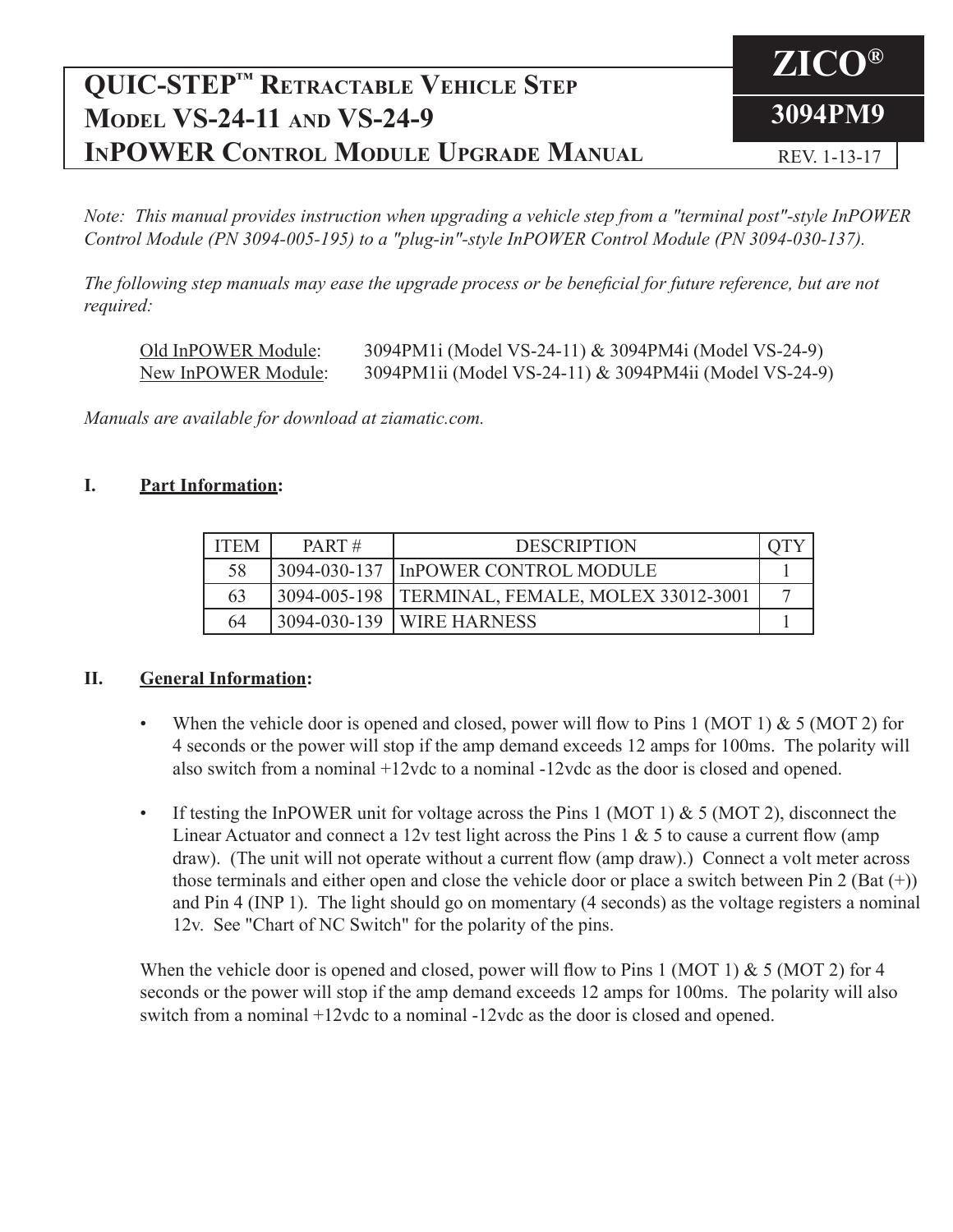## **II. Recommended Tools:**

*Note: The wire harness plug (Item 64) comes with factory installed wires. If hooking the vehicle's wiring directly to the plug is preferred, the following tools are recommended:*

 Tool for Female Terminals (Item 63):

• Molex 63811-5900 Crimp Tool, 16-14 GA Female Terminals MX150 Series

 Tool for Wiring Harness Plug (Item 64)

• Molex 63813-1500 Extraction Tool, MX150 Series

## **III. Preparing to Wire the New Unit**

- 1. On the wires connecting the old InPOWER module to the vehicle (see Figure 1):
	- Label the wires as  $(BAT+), (GND), (M2),$  and  $(M1)$
	- Label the wire going from the "BAT+" to the vehicle door as (Door BAT+)
	- Label the wire going from the "Spade Terminal" to the door as (Door Spade)
- 2. Disconnect the wires from the old InPOWER unit

## **IV. Wiring the New Unit**

 A. Option 1: Attaching the Female Terminals (Item 63) Directly to the Wires from Vehicle

 1. Use the Molex 63813-1500 Extraction Tool to remove the female terminals from new wire harness plug

2. Attach Female Terminals (Item 63) to the end of the wires that were labeled in Section 3.1 in accordance with Chart 1 (below)

 3. Plug the wires into the new plug in accordance with Chart 1 (below) (for reference, see Figures  $3 & 4$ )

 4. Test the unit for proper operation. If the step is operating in the opposite manner, switch the wires going to Pins 1 and 5

| Chart 1                      |                                            |  |  |  |
|------------------------------|--------------------------------------------|--|--|--|
| Wires Labeled in Section 3.1 | New InPOWER Harness lug with wires removed |  |  |  |
| (M1)                         | PIN 1 (MOT1)                               |  |  |  |
| $(BAT+)$ and $(Door BAT+)$   | PIN 2 (BAT)                                |  |  |  |
| (Door Spade)                 | PIN 4 (INP 1)                              |  |  |  |
| (M2)                         | PIN $5 (MOT 2)$                            |  |  |  |
| (GND)                        | PIN 6 (GND)                                |  |  |  |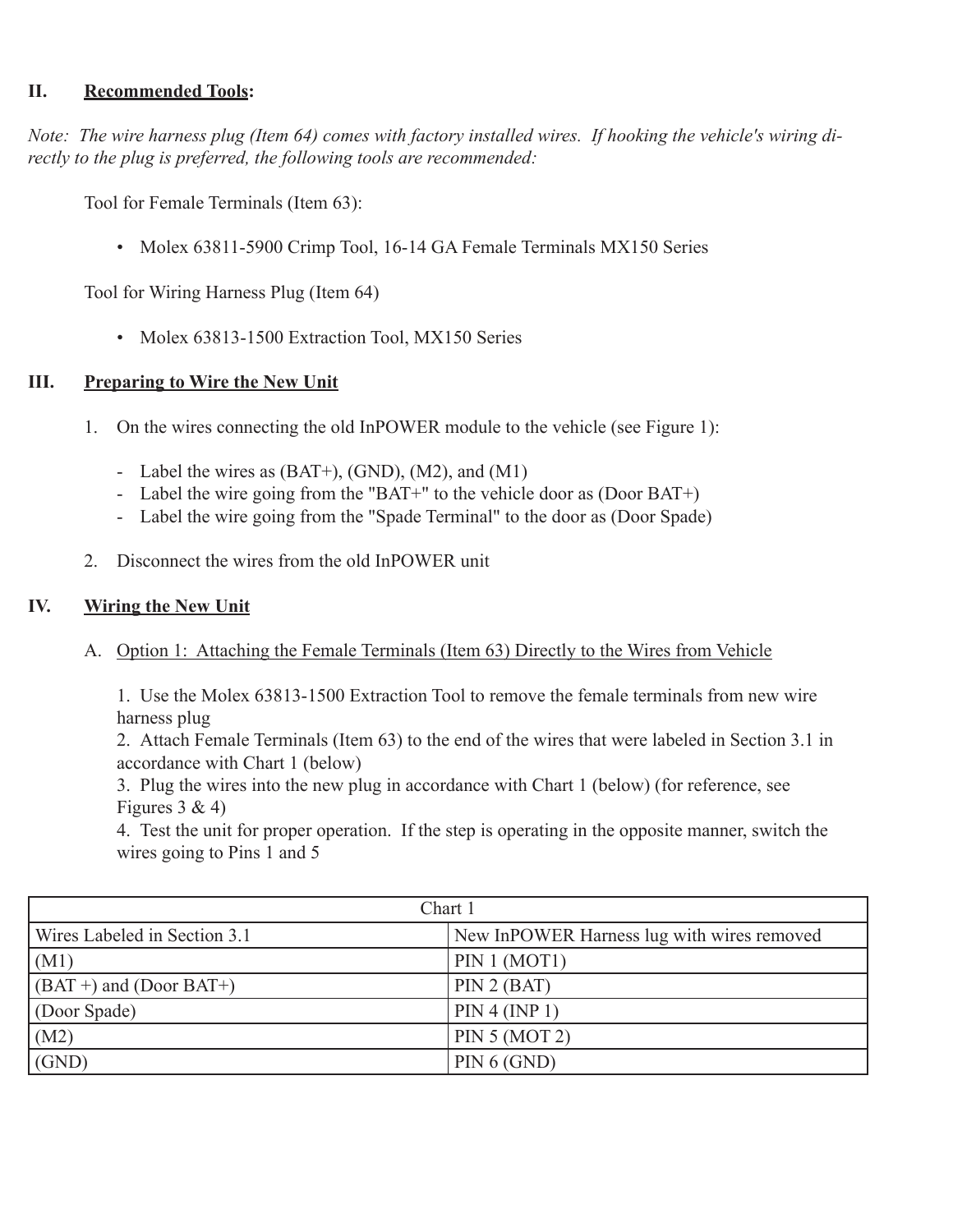## B. Option 2: Splicing the Wires from Vehicle and Existing Wires on New Wiring Harness

1. Temporarily connect the wires in accordance with Chart 2 (below) (For reference, see Figures  $3 & 4$ )

2. Test the unit for proper operation. If the step is operating in the opposite manner, switch the wires going to Pins 1 and 5.

**Important:** It is highly recommended that the wires are soldered together and that shielding on the wire splices is heat sealable to prevent the wires from disconnecting

 3. Permanently splice the wires together and test for proper operation

| Chart 2                           |                             |  |  |
|-----------------------------------|-----------------------------|--|--|
| Wires that were labeled in step 1 | New InPOWER Wiring Harness  |  |  |
| (M1)                              | PIN 1 (MOT1) (WHITE WIRE)   |  |  |
| $(GBAT +)$ and (Door BAT+)        | PIN 2 (BAT) (RED WIRE)      |  |  |
| (Door Spade)                      | PIN 4 (INP 1) (BLUE WIRE)   |  |  |
| (M2)                              | PIN 5 (MOT 2) (ORANGE WIRE) |  |  |
| (GND)                             | PIN 6 (GND) (BLACK WIRE)    |  |  |

Note: As the step moves to the fully open or fully closed position, the actuator may make a ratchet sound for a brief moment at the end of the either cycle. This is a safety feature of the actuator.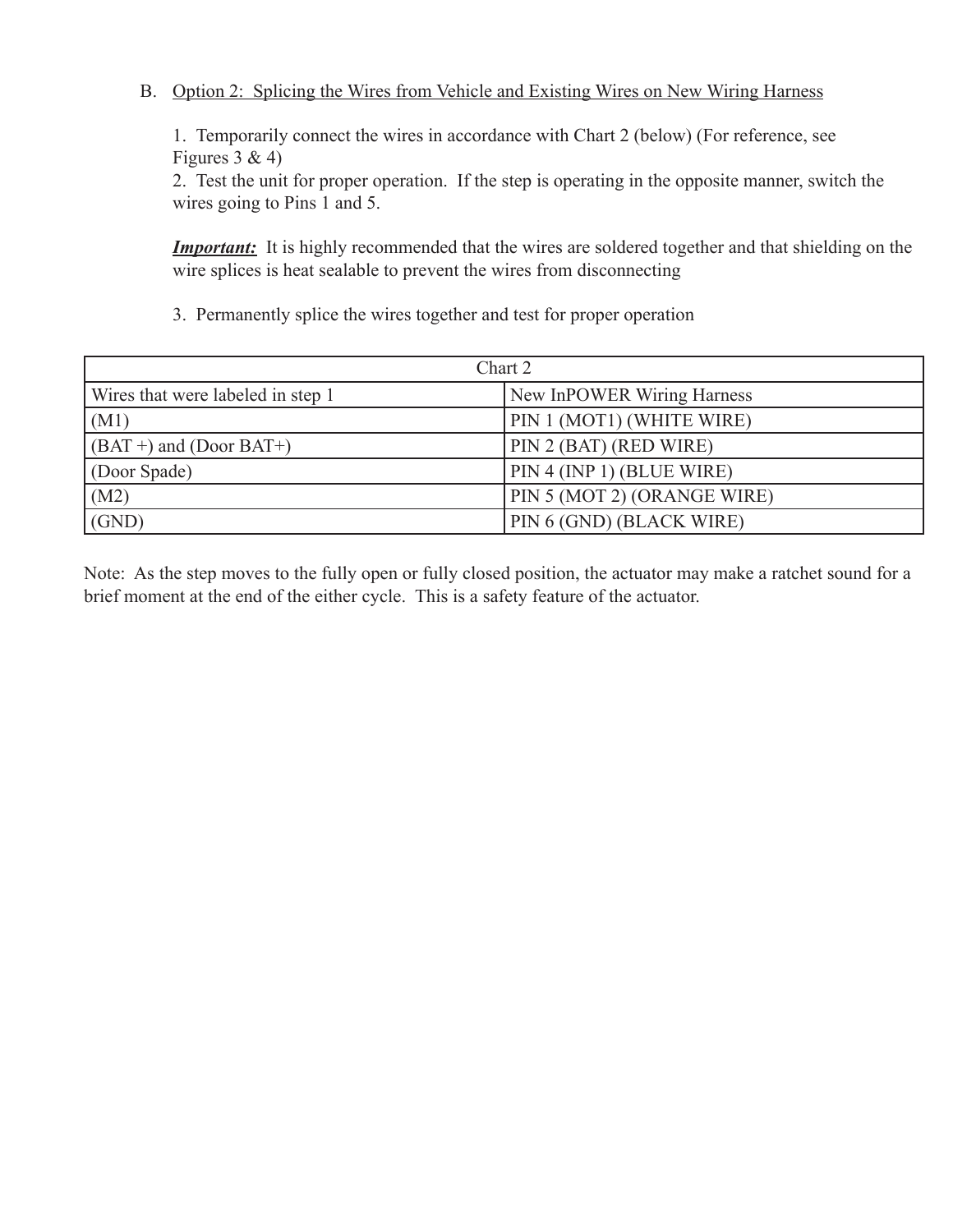

**Figure 1 Existing Wiring Setup**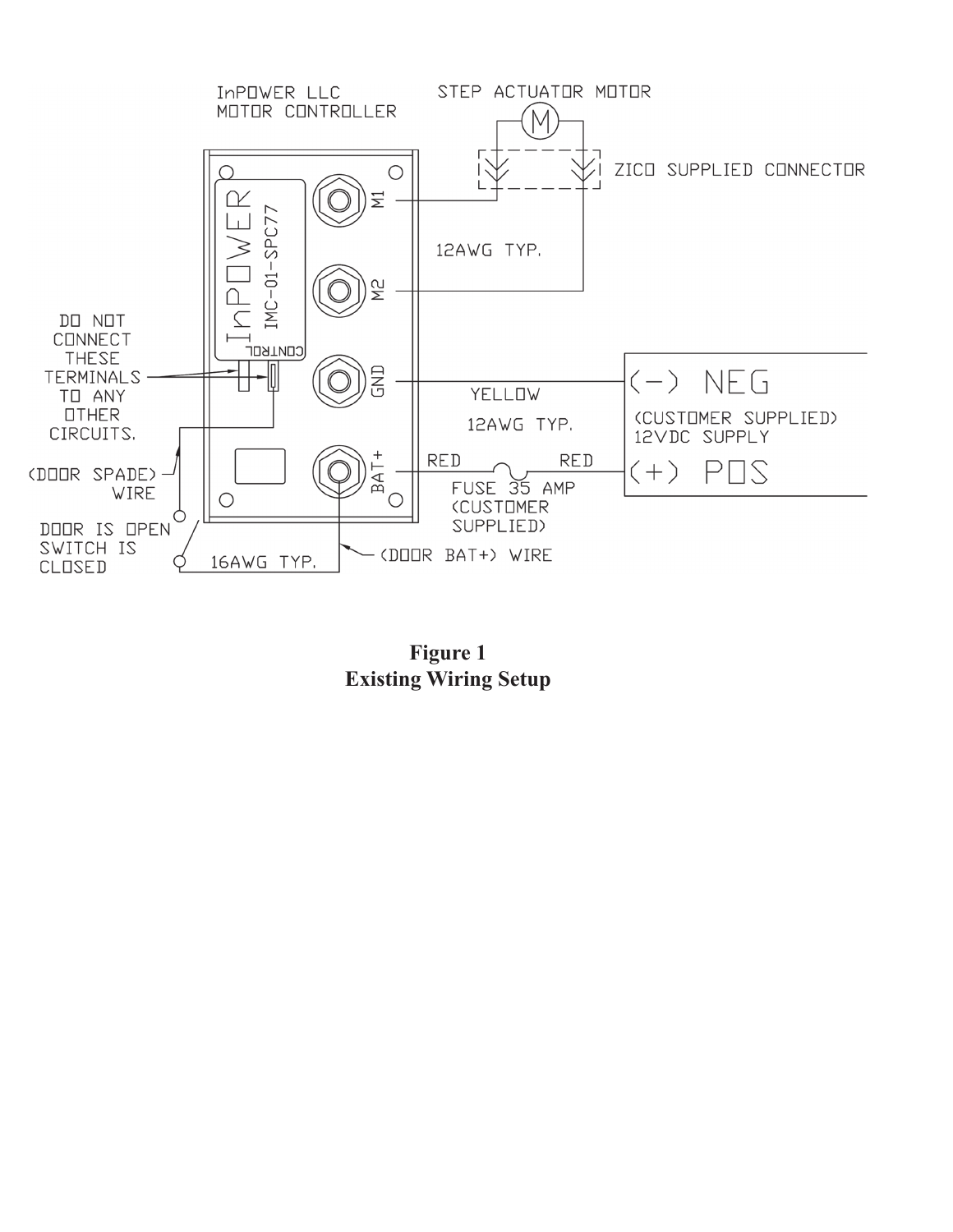## **FIGURE 2 - InPOWER Control Module with Wire Harness**





## **FIGURE 3 - Control Module Pin Layout**



|                         | <b>CHART FOR NC SWITCH</b> |                 |                                          |                             |             |  |
|-------------------------|----------------------------|-----------------|------------------------------------------|-----------------------------|-------------|--|
| Door<br><b>Position</b> | Switch                     | <b>Polarity</b> |                                          | Actuator<br><b>Position</b> | <b>Step</b> |  |
| Open                    |                            |                 | Closed   Pin 1 (-)   Pin 5 (+)   Extends |                             | Goes Down   |  |
| Closed                  | Open                       |                 | Pin 1 $(+)$ Pin 5 $(-)$ Retracts         |                             | Goes Up     |  |

NOTE: REVERSE ACTUATOR MOTOR POLARITY ON INPOWER MODULE (PIN 1 & PIN 5) IF DOOR SWITCH IS A N.O. SWITCH

# CONTROL LOGIC

OPTION: SWITCH FOR STEP "EXTEND DOWN" DASHBOARD STATUS LIGHT CONNECT TO TRUCK WIRING HARNESS **NC NO**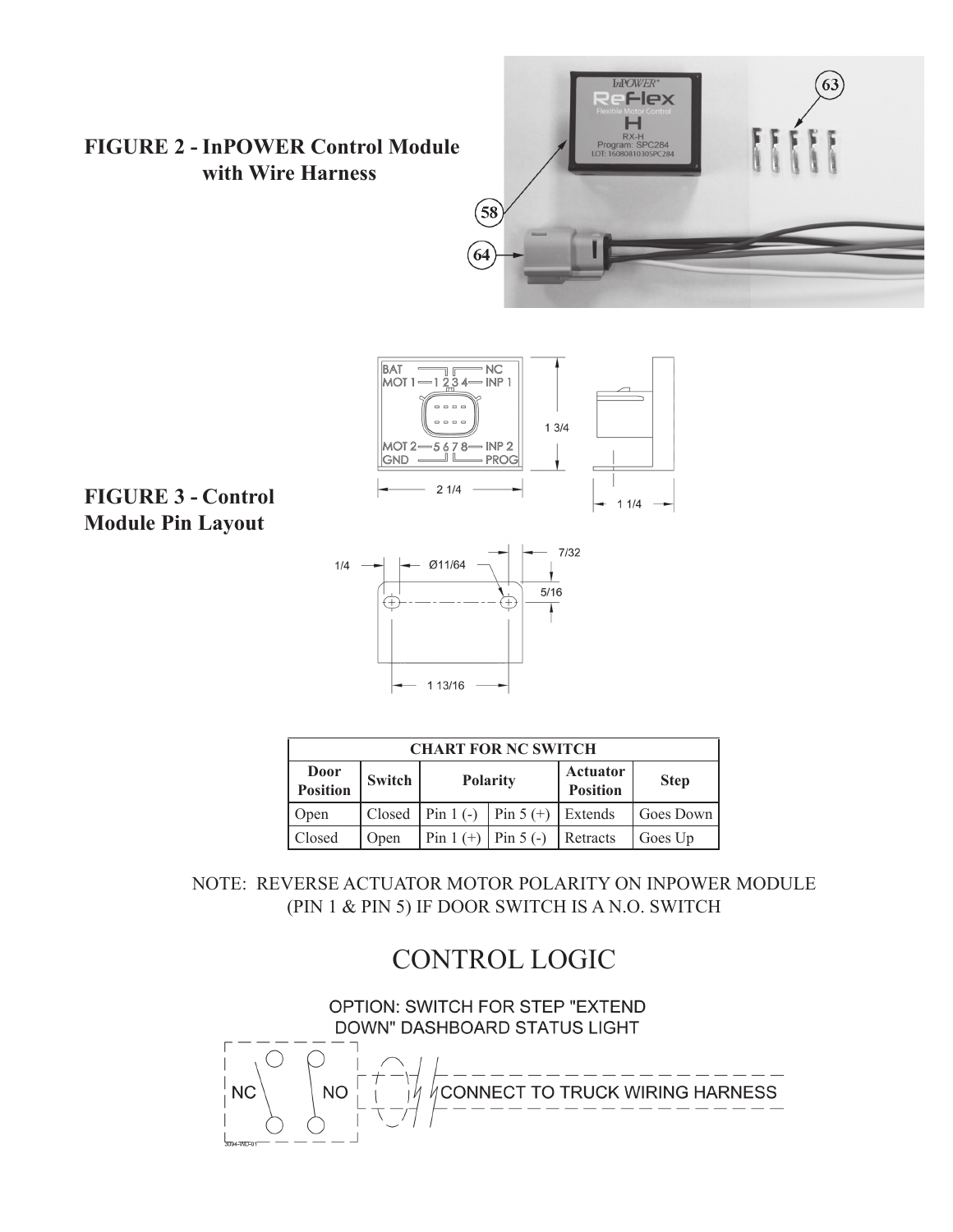| <b>InPOWER</b><br>& PLUG<br>PIN# | <b>InPOWER</b><br><b>DESIGNATIONS</b> | <b>DEVICE</b>      | <b>DEVICE WIRE</b><br><b>COLOR</b> | <b>HARNESS</b><br><b>WIRE COLOR</b> |
|----------------------------------|---------------------------------------|--------------------|------------------------------------|-------------------------------------|
|                                  | <b>MOT1</b>                           | <b>MOTOR 1</b>     | <b>YELLOW</b>                      | <b>WHITE</b>                        |
| 2                                | <b>BAT</b>                            | BATTERY (+)        | <b>RED</b>                         | <b>RED</b>                          |
| 3                                | <b>NC</b>                             | <b>NOT USED</b>    | N/A                                | <b>PLUGGED</b>                      |
| 4                                | INP <sub>1</sub>                      | <b>DOOR SWITCH</b> | <b>RED</b>                         | <b>BLUE</b>                         |
| 5                                | MOT <sub>2</sub>                      | MOTOR <sub>2</sub> | <b>RED</b>                         | <b>ORANGE</b>                       |
| 6                                | <b>GND</b>                            | BATTERY GND (-)    | <b>YELLOW</b>                      | <b>BLACK</b>                        |
| 7                                | <b>PROG</b>                           | <b>NOT USED</b>    | N/A                                | <b>PLUGGED</b>                      |
| 8                                | INP <sub>2</sub>                      | <b>NOT USED</b>    | N/A                                | <b>PLUGGED</b>                      |

NOTE:

MOLEX MX150 8-PIN (2X4) FEMALE  $1)$ CONNECTOR 33472-0801

MOLEX MALE MATE 33482-0801 (REF  $2)$ 

ONLY)

VOLTAGE WILL FLOW FOR t = 4s OR IF  $3)$ 

THE CURRENT EXCEEDS 10 AMPS.



## **FIGURE 4 - FIELD WIRING DIAGRAM MODE OF OPERATION**

**WARNING** 

**ELECTRICAL SHOCK OR CRUSHING INJURY DISCONNECT FROM POWER BEFORE SERVICING** 

Failure to do so could result in serious injury or death

**Note: Switch and electrical panel should be mounted in waterproof compartments. Once all electrical connections are complete and system has been tested, protect connections with a weather proofer like liquid tape.**

PROVIDE POWER TO AUTOSTEP

#### **EXTEND MODE:**

- STEP WILL AUTOMATICALLY EXTEND AS soon as the door is opened.
- STEP WILL REMAIN EXTENDED AS LONG as door remains open.

#### **RETRACTED MODE:**

- STEP WILL AUTOMATICALLY RETRACT AS soon as the door is closed.
- STEP WILL REMAIN RETRACTED AS LONG as door remains closed.